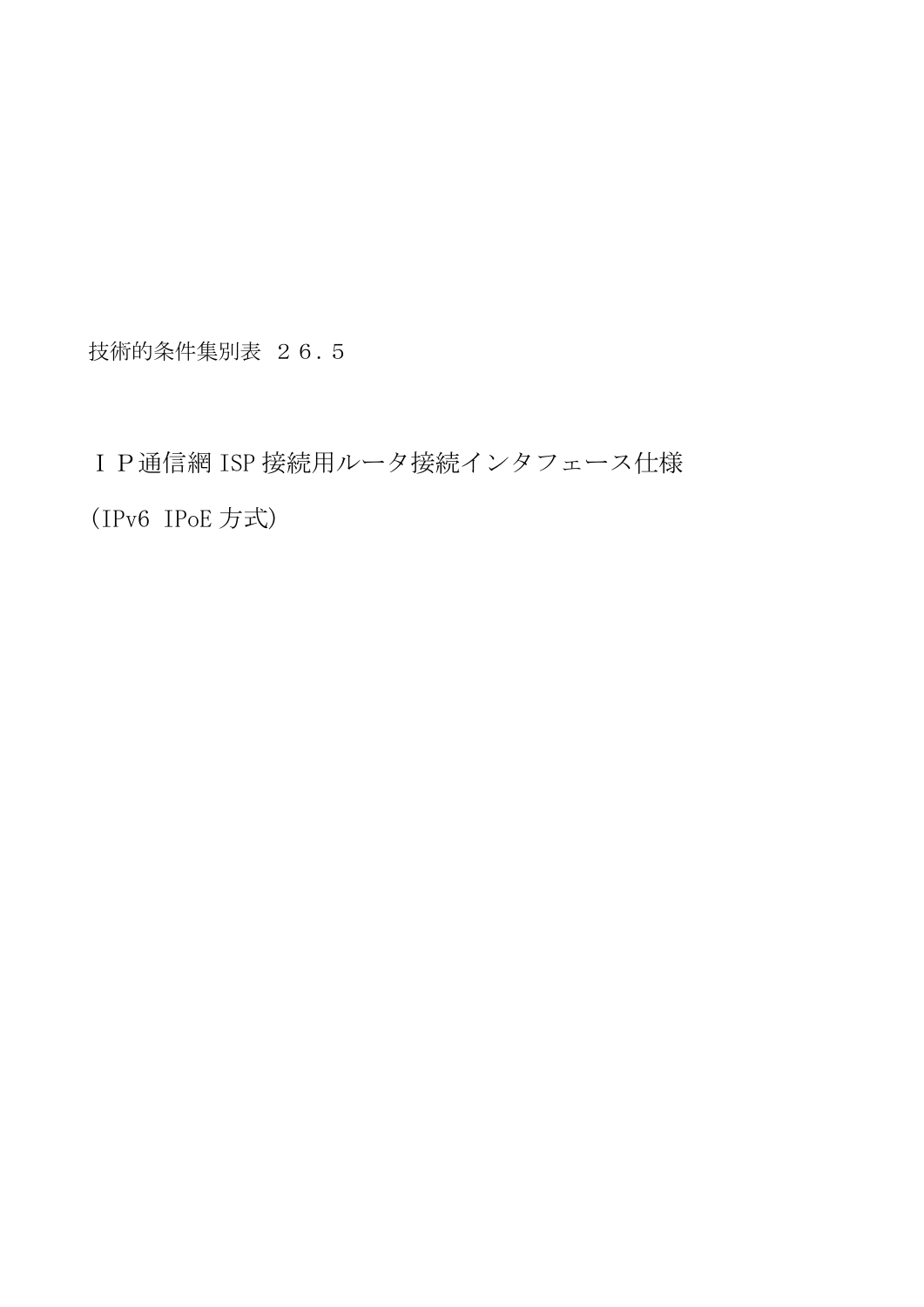## [参照規格一覧]

- JIS C5973 (F04 形単心光ファイバコネクタ 1998.5.20)
- JIS C6835 (石英系シングルモード光ファイバ素線 1991)
- IETF RFC2460 (Internet Protocol,Version 6 (IPv6) Specification 1998.12)
- IETF RFC2461 (Neighbor Discovery for IP Version 6 (IPv6) 1998.12)
- IETF RFC2463 (Internet Control Message Protocol (ICMPv6) for the Internet Protocol Version 6 (IPv6) Specification 1998.12)
- IETF RFC2545 (Use of BGP-4 Multiprotocol Extensions for IPv6 Inter-Domain Routing 1999.3)
- IETF RFC2858 (Multiprotocol Extensions for BGP-4 2000.6)
- IEEE Std 802.3 (Information technology-Telecommunications and information exchange between systems-Local and metropolitan area networks-Specific requirements-Part3:Carrier sense multiple access with collision detection(CSMA/CD) access method and physical layer specifications 1998 Edition)
- IEEE std 802.3ae-2002 (IEEE Standard for Information technology--Telecommunications and information exchange between systems--Local and metropolitan area networks-Specific requirements--Part 3: Carrier Sense Multiple Access with Collision Detection (CSMA/CD)Access Method and Physical Layer Specifications--Amendment:Media Access Control (MAC)Parameters,Physical Layer and Management Parameters for 10 Gb/s Operation)
- IEC 61754-20(Fibre optic interconnecting devices and passive components Fibre optic connector interfaces - Part 20: Type LC connector family)
- IEEE Std 802.3ba-2010 (IEEE Standard for Information technology-- Local and metropolitan area networks-- Specific requirements-- Part 3: CSMA/CD Access Method and Physical Layer Specifications Amendment 4: Media Access Control Parameters, Physical Layers, and Management Parameters for 40 Gb/s and 100 Gb/s Operation)
- IETF RFC2474 (Definition of the Differentiated Services Field (DS Field) in the IPv4 and IPv6 Headers 1998.12)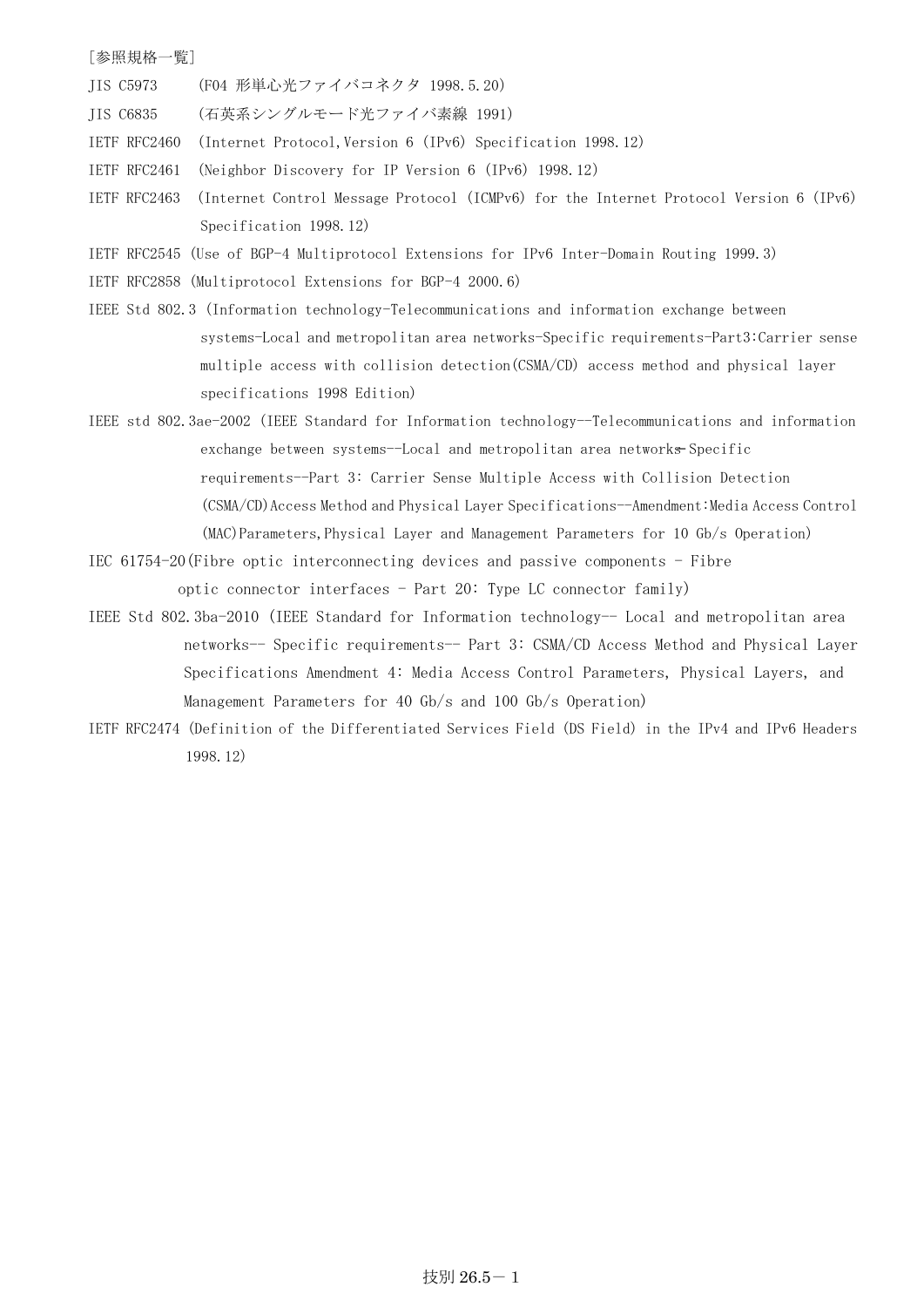## 1. インタフェース規定点

図1に、協定事業者との接続イメージを示す。当社と協定事業者とは、インタフェース点(以下「POI」と いう)で接続する。



図1 協定事業者との接続イメージ

- 2. 下位層(レイヤ1~2)仕様
- 2.1 10GBASE-LRインタフェースにて接続する場合 2. 1. 1 物理層 (レイヤ1) 仕様 IEEE Std 802.3ae Clause49,51,52 準拠 コネクタ仕様 IEC 61754-20、JIS C5973 準拠 光ケーブル仕様 JIS C6835 SSM A 準拠
	- 2. 1. 2 データリンク層 (レイヤ2) 仕様 IEEE Std 802.3ae Clause4 準拠
		- 2.1.2.1 論理的条件フレーム構成 IEEE Std 802.3 Clause3 準拠 ただし、タイプ/フレーム長フィールドにフレーム長を指定した場合は、転送を保証できない場 合があります。
		- 2.1.2.2 物理アドレス解決方法 IETF RFC2461 準拠
	- 2.2 100GBASE-LR4インタフェースにて接続する場合

2. 2. 1 物理層 (レイヤ1) 什様 IEEE Std 802.3ba Clause82,83,88 準拠 コネクタ仕様 IEC 61754-20、JIS C5973 準拠 光ケーブル仕様 JIS C6835 SSM A 準拠

2. 2. 2 データリンク層 (レイヤ2) 仕様 IEEE Std 802.3ba Clause4 準拠